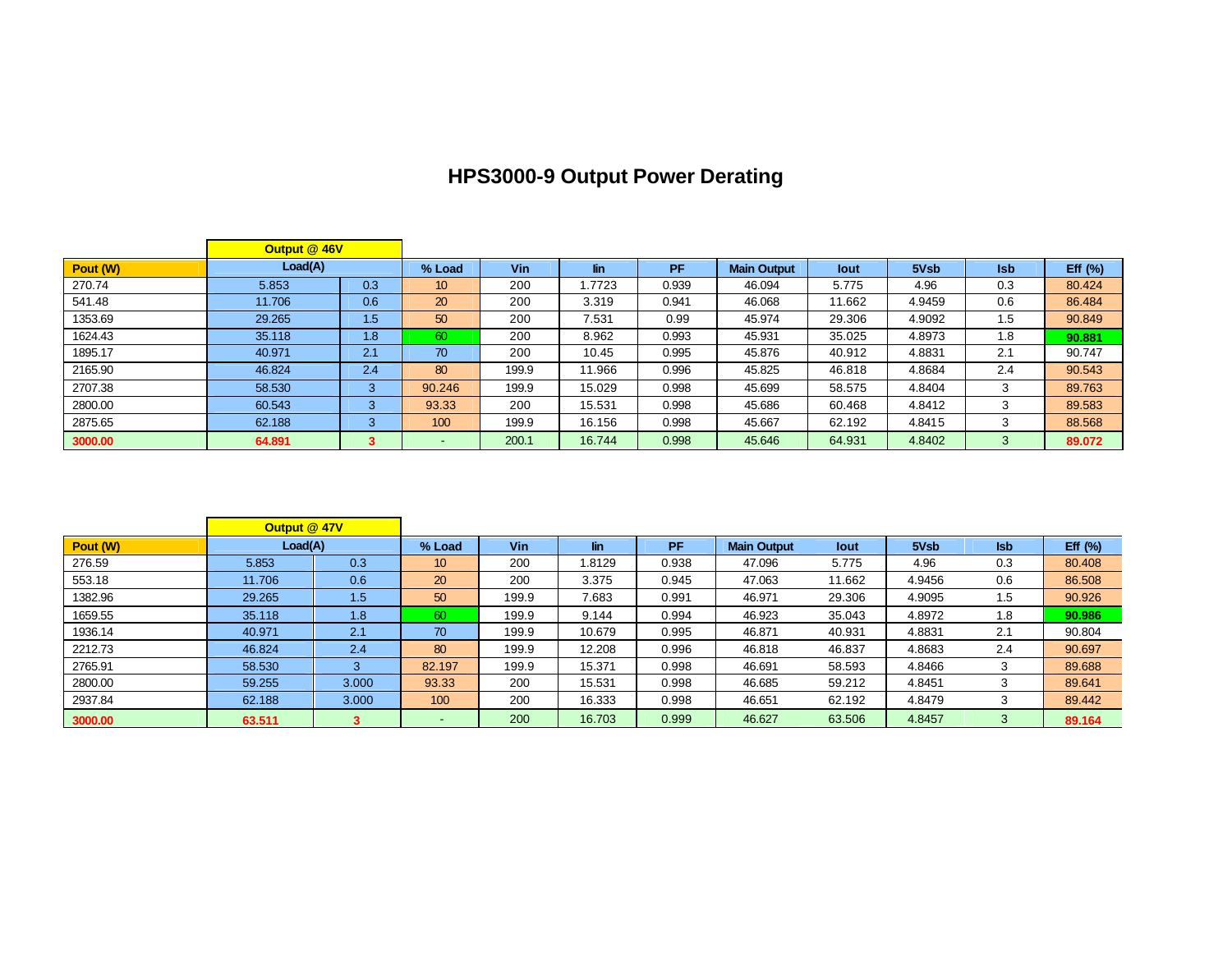|          | Output @ 48V |         |        |            |        |           |                    |        |        |            |             |
|----------|--------------|---------|--------|------------|--------|-----------|--------------------|--------|--------|------------|-------------|
| Pout (W) | Load(A)      |         | % Load | <b>Vin</b> | lin    | <b>PF</b> | <b>Main Output</b> | lout   | 5Vsb   | <b>Isb</b> | Eff $(\% )$ |
| 282.44   | 5.853        | 0.3     | 10     | 200        | 2.004  | 0.862     | 48.109             | 5.775  | 4.9599 | 0.3        | 80.847      |
| 564.89   | 11.706       | 0.6     | 20     | 200.1      | 3.379  | 0.96      | 48.072             | 11.643 | 4.9452 | 0.6018     | 86.687      |
| 1412.22  | 29.265       | 1.5     | 50     | 199.9      | 7.806  | 0.994     | 47.966             | 29.287 | 4.9071 | 1.5        | 91.044      |
| 1694.66  | 35.118       | 1.8     | 60     | 200.1      | 9.337  | 0.993     | 47.928             | 35.062 | 4.8946 | 1.8        | 91.053      |
| 1977.11  | 40.971       | 2.1     | 70     | 200        | 10.895 | 0.995     | 47.876             | 40.931 | 4.8821 | 2.1        | 90.857      |
| 2259.55  | 46.824       | 2.4     | 80     | 199.9      | 12.468 | 0.996     | 47.816             | 46.837 | 4.8675 | 2.4        | 90.689      |
| 2824.44  | 58.530       | 3       | 94.15  | 199.9      | 15.678 | 0.998     | 47.69              | 58.593 | 4.8469 | 3          | 89.803      |
| 2900.00  | 60.104       | ົ<br>-3 | 96.67  | 199.9      | 16.06  | 0.998     | 47.672             | 60     | 4.8479 |            | 89.728      |
| 3000.00  | 62.188       | 3       | 100    | 199.9      | 16.713 | 0.998     | 47.638             | 62.231 | 4.8428 | 3          | 89.348      |

|          | Output @ 49V |       |                 |            |        |           |                    |        |        |            |             |
|----------|--------------|-------|-----------------|------------|--------|-----------|--------------------|--------|--------|------------|-------------|
| Pout (W) | Load(A)      |       | % Load          | <b>Vin</b> | lin    | <b>PF</b> | <b>Main Output</b> | lout   | 5Vsb   | <b>Isb</b> | Eff $(\% )$ |
| 288.30   | 5.853        | 0.3   | 10 <sup>°</sup> | 200        | .8709  | 0.946     | 49.102             | 5.775  | 4.9602 | 0.3        | 80.529      |
| 576.59   | 11.706       | 0.6   | 20              | 200        | 3.468  | 0.956     | 49.074             | 11.662 | 4.9462 | 0.6        | 86.757      |
| 1441.49  | 29.265       | 1.5   | 50              | 199.9      | 7.975  | 0.993     | 48.975             | 29.306 | 4.9101 | 1.5        | 91.130      |
| 1729.78  | 35.118       | 1.8   | 60              | 199.9      | 9.508  | 0.995     | 48.935             | 35.043 | 4.898  | 1.8        | 91.143      |
| 2018.08  | 40.971       | 2.1   | 70              | 199.9      | 11.096 | 0.996     | 48.882             | 40.931 | 4.884  | 2.1        | 91.030      |
| 2306.38  | 46.824       | 2.4   | 80              | 199.9      | 12.689 | 0.997     | 48.825             | 46.837 | 4.8692 | 2.3981     | 90.888      |
| 2882.97  | 58.530       |       | 96.099          | 200        | 15.974 | 0.998     | 48.691             | 58.593 | 4.8486 | 3          | 89.935      |
| 2900.00  | 58.878       | 3.000 | 96.67           | 199.9      | 16.069 | 0.998     | 48.686             | 58.893 | 4.8486 |            | 89.895      |
| 3000.00  | 60.918       | 3.000 | 100             | 200.1      | 16.64  | 0.998     | 48.663             | 60.956 | 4.8466 |            | 89.703      |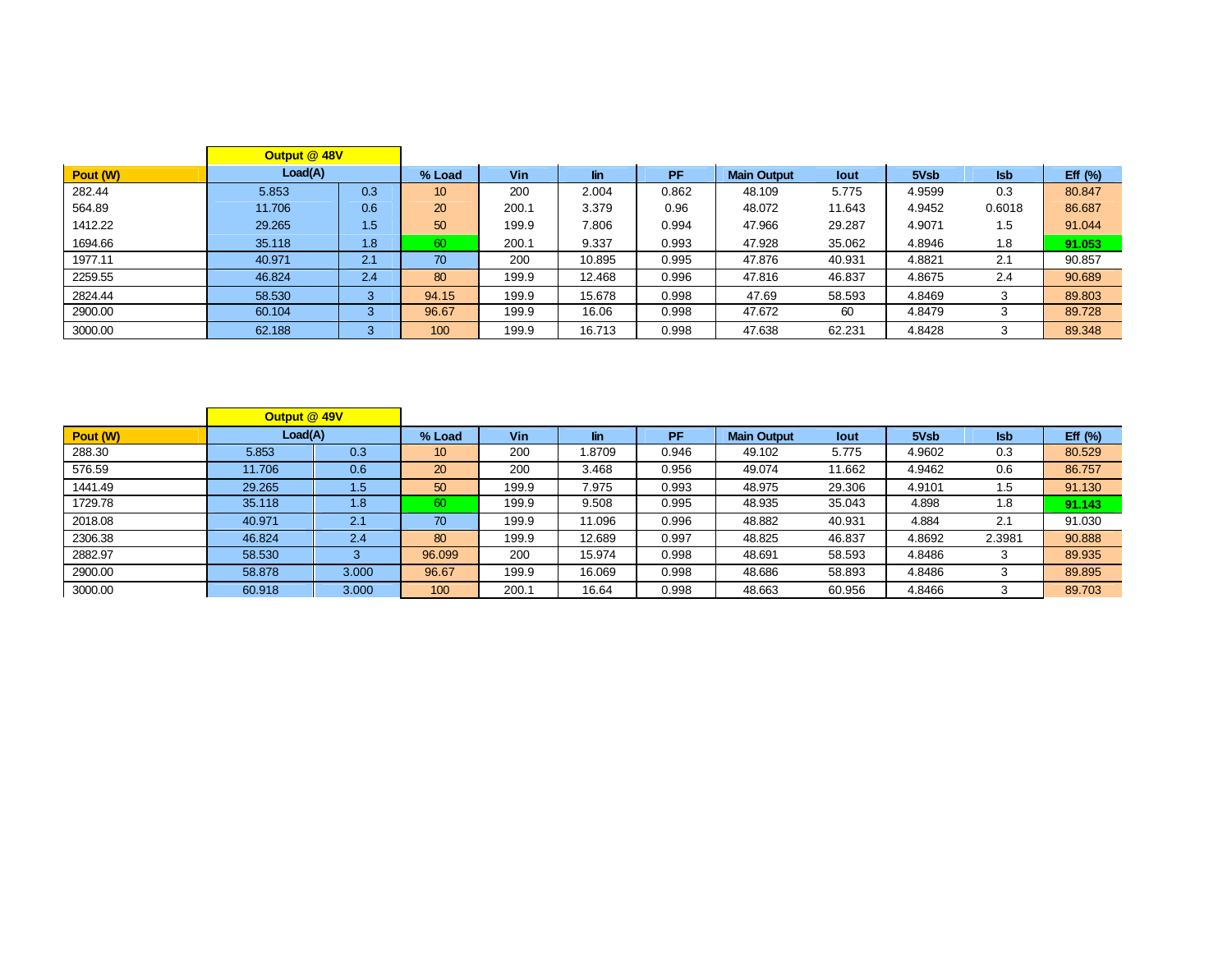|          | Output @ 50V |                  |        |            |        |       |                    |             |        |            |            |
|----------|--------------|------------------|--------|------------|--------|-------|--------------------|-------------|--------|------------|------------|
| Pout (W) | Load(A)      |                  | % Load | <b>Vin</b> | lin    | PF    | <b>Main Output</b> | <b>lout</b> | 5Vsb   | <b>Isb</b> | Eff $(\%)$ |
| 294.15   | 5.853        | 0.3              | 10     | 200        | .8977  | 0.95  | 50.126             | 5.7937      | 4.9601 | 0.3        | 80.958     |
| 588.30   | 11.706       | 0.6              | 20     | 200        | 3.506  | 0.962 | 50.097             | 11.662      | 4.946  | 0.6        | 87.050     |
| 1470.75  | 29.265       | 1.5 <sup>°</sup> | 50     | 199.9      | 8.129  | 0.995 | 50.009             | 29.325      | 4.9097 | 1.5        | 91.157     |
| 1764.90  | 35.118       | 1.8              | 60     | 200        | 9.704  | 0.994 | 49.963             | 35.062      | 4.8974 | 1.8        | 91.264     |
| 2059.05  | 40.971       | 2.1              | 70     | 199.9      | 11.336 | 0.995 | 49.914             | 40.968      | 4.8837 | 2.1        | 91.147     |
| 2353.20  | 46.824       | 2.4              | 80     | 199.9      | 12.966 | 0.996 | 49.849             | 46.837      | 4.8685 | 2.4        | 90.894     |
| 2941.50  | 58.530       |                  | 98.03  | 199.8      | 16.313 | 0.998 | 49.714             | 58.593      | 4.8473 |            | 89.997     |
| 3000.00  | 59.700       | 3.000            | 100    | 200        | 16.626 | 0.998 | 49.701             | 59.681      | 4.8469 |            | 89.821     |

|          | Output @ 51V |     |        |       |        |       |                    |        |        |            |            |
|----------|--------------|-----|--------|-------|--------|-------|--------------------|--------|--------|------------|------------|
| Pout (W) | Load(A)      |     | % Load | Vin   | lin.   | PF    | <b>Main Output</b> | lout   | 5Vsb   | <b>Isb</b> | Eff $(\%)$ |
| 300.00   | 5.853        | 0.3 | 10     | 200   | 9461.  | 0.947 | 51.095             | 5.8125 | 4.9602 | 0.29       | 80.965     |
| 600.01   | 11.706       | 0.6 | 20     | 199.9 | 3.618  | 0.952 | 51.062             | 11.681 | 4.9457 | 0.6        | 87.059     |
| 1500.02  | 29.265       | 1.5 | 50     | 200   | 8.292  | 0.992 | 50.955             | 29.325 | 4.9082 | 1.5        | 91.276     |
| 1800.02  | 35.118       | 1.8 | 60     | 200   | 9.876  | 0.994 | 50.926             | 35.062 | 4.8967 | 1.8        | 91.394     |
| 2400.02  | 46.824       | 2.4 | 80     | 200   | 13.199 | 0.997 | 50.851             | 46.837 | 4.8687 | 2.41       | 90.940     |
| 3000.03  | 58.530       |     | 100    | 200   | 16.619 | 0.998 | 50.715             | 58.593 | 4.8464 |            | 90.019     |

|          | Output @ 52V |     |                 |            |        |       |                    |        |        |            |             |
|----------|--------------|-----|-----------------|------------|--------|-------|--------------------|--------|--------|------------|-------------|
| Pout (W) | Load(A)      |     | % Load          | <b>Vin</b> | lin.   | PF    | <b>Main Output</b> | lout   | 5Vsb   | <b>Isb</b> | Eff $(\% )$ |
| 299.98   | 5.740        | 0.3 | 10 <sup>°</sup> | 200        | 2.013  | 0.932 | 52.129             | 5.775  | 4.9601 | 0.3        | 80.627      |
| 599.96   | 11.480       | 0.6 | 20              | 200        | 3.706  | 0.935 | 52.089             | 11.493 | 4.9457 | 0.6        | 86.812      |
| 1499.90  | 28.700       | 1.5 | 50              | 199.9      | 8.301  | 0.988 | 51.995             | 28.668 | 4.9085 | 1.5        | 91.369      |
| 1799.88  | 34.440       | 1.8 | 60              | 199.9      | 9.918  | 0.992 | 51.956             | 34.406 | 4.8965 | 1.8        | 91.339      |
| 2099.86  | 40.180       | 2.1 | 70              | 199.9      | 11.553 | 0.994 | 51.9               | 40.143 | 4.8831 | 2.1        | 91.204      |
| 2399.84  | 45.920       | 2.4 | 80              | 200        | 13.19  | 0.995 | 51.85              | 45.862 | 4.8687 | 2.4        | 91.040      |
| 2999.80  | 57.400       |     | 100             | 200        | 16.589 | 0.997 | 51.718             | 57.468 | 4.8474 |            | 90.291      |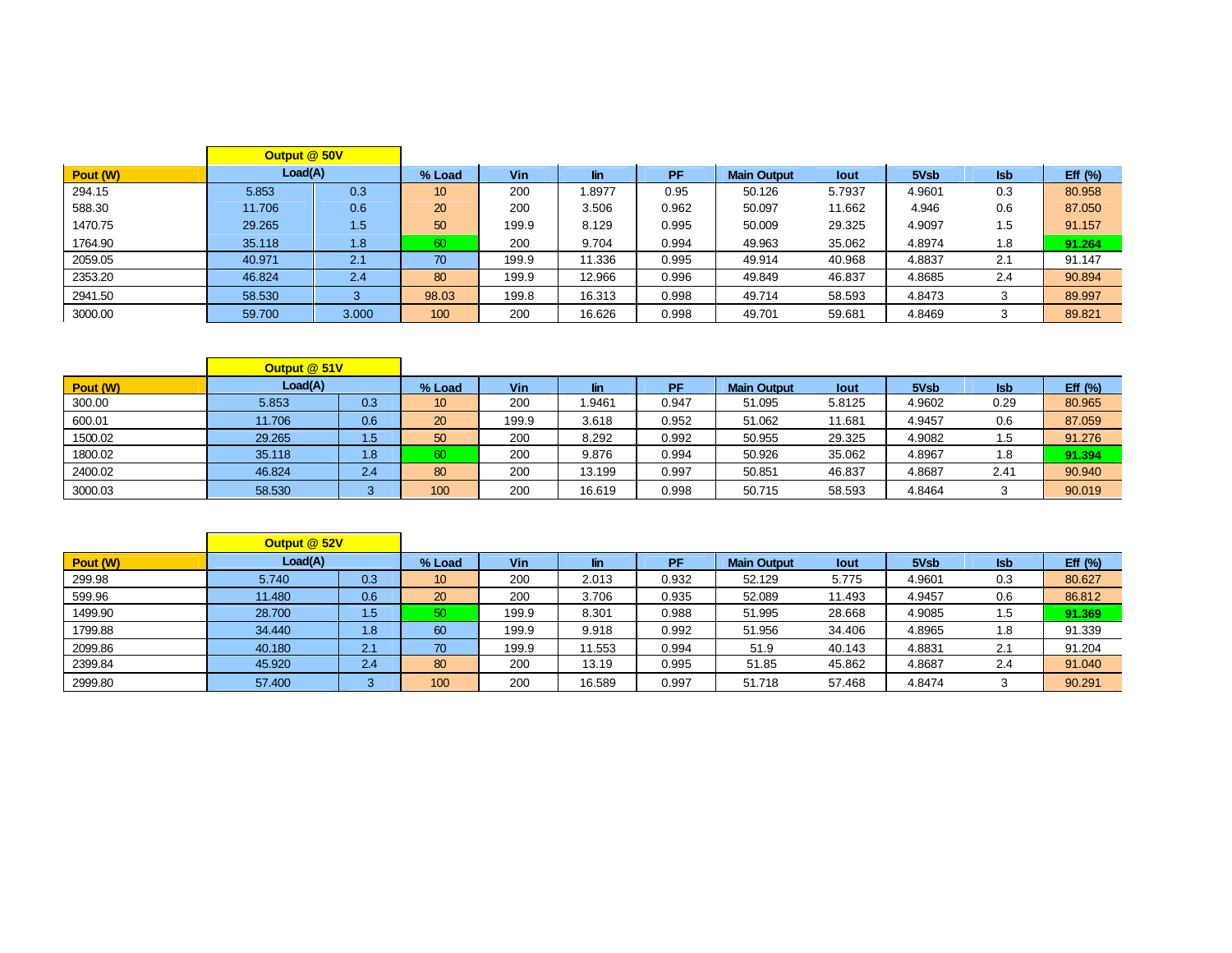|          | Output @ 53V |     |                 |            |        |       |                    |        |        |            |            |
|----------|--------------|-----|-----------------|------------|--------|-------|--------------------|--------|--------|------------|------------|
| Pout (W) | Load(A)      |     | % Load          | <b>Vin</b> | lin    | PF    | <b>Main Output</b> | lout   | 5Vsb   | <b>Isb</b> | Eff $(\%)$ |
| 300.00   | 5.632        | 0.3 | 10              | 200        | .9667  | 0.946 | 53.089             | 5.625  | 4.9594 | 0.3        | 80.654     |
| 599.99   | 11.264       | 0.6 | 20              | 200        | 3.609  | 0.951 | 53.074             | 11.175 | 4.9456 | 0.6        | 86.836     |
| 1499.98  | 28.160       | 1.5 | 50 <sub>1</sub> | 199.9      | 8.28   | 0.992 | 52.976             | 28.2   | 4.9092 | 1.5        | 91.434     |
| 1799.98  | 33.792       | 1.8 | 60              | 200        | 9.884  | 0.995 | 52.936             | 33.787 | 4.8962 | 1.8        | 91.380     |
| 2099.97  | 39.424       | 2.1 | 70              | 199.9      | 11.501 | 0.996 | 52.885             | 39.356 | 4.883  | 2.1        | 91.342     |
| 2399.97  | 45.056       | 2.4 | 80              | 199.9      | 13.178 | 0.997 | 52.836             | 45.093 | 4.8689 | 2.4        | 91.160     |
| 2999.96  | 56.320       | ົ   | 100             | 199.8      | 16.565 | 0.998 | 52.713             | 56.381 | 4.8479 |            | 90.418     |

|          | Output @ 54V |     |                 |            |        |       |                    |             |        |            |             |
|----------|--------------|-----|-----------------|------------|--------|-------|--------------------|-------------|--------|------------|-------------|
| Pout (W) | Load(A)      |     | % Load          | <b>Vin</b> | lin    | PF    | <b>Main Output</b> | <b>lout</b> | 5Vsb   | <b>Isb</b> | Eff $(\% )$ |
| 300.01   | 5.528        | 0.3 | 10 <sup>°</sup> | 200        | .9519  | 0.948 | 54.102             | 5.4562      | 4.9599 | 0.3        | 80.166      |
| 600.02   | 11.056       | 0.6 | 20              | 200        | 3.626  | 0.953 | 54.077             | 11.025      | 4.9458 | 0.6        | 86.696      |
| 1500.06  | 27.640       | 1.5 | 50              | 199.9      | 8.248  | 0.992 | 53.988             | 27.581      | 4.9098 | 1.5        | 91.491      |
| 1800.07  | 33.168       | 1.8 | 60              | 200        | 9.875  | 0.994 | 53.941             | 33.131      | 4.8974 | 1.8        | 91.482      |
| 2100.08  | 38.696       | 2.1 | 70              | 200        | 11.525 | 0.996 | 53.889             | 38.718      | 4.8834 | 2.1        | 91.330      |
| 2400.10  | 44.224       | 2.4 | 80              | 200        | 13.171 | 0.997 | 53.842             | 44.287      | 4.869  | 2.4        | 91.238      |
| 3000.12  | 55.280       |     | 100             | 200        | 16.511 | 0.998 | 53.723             | 55.275      | 4.8481 |            | 90.548      |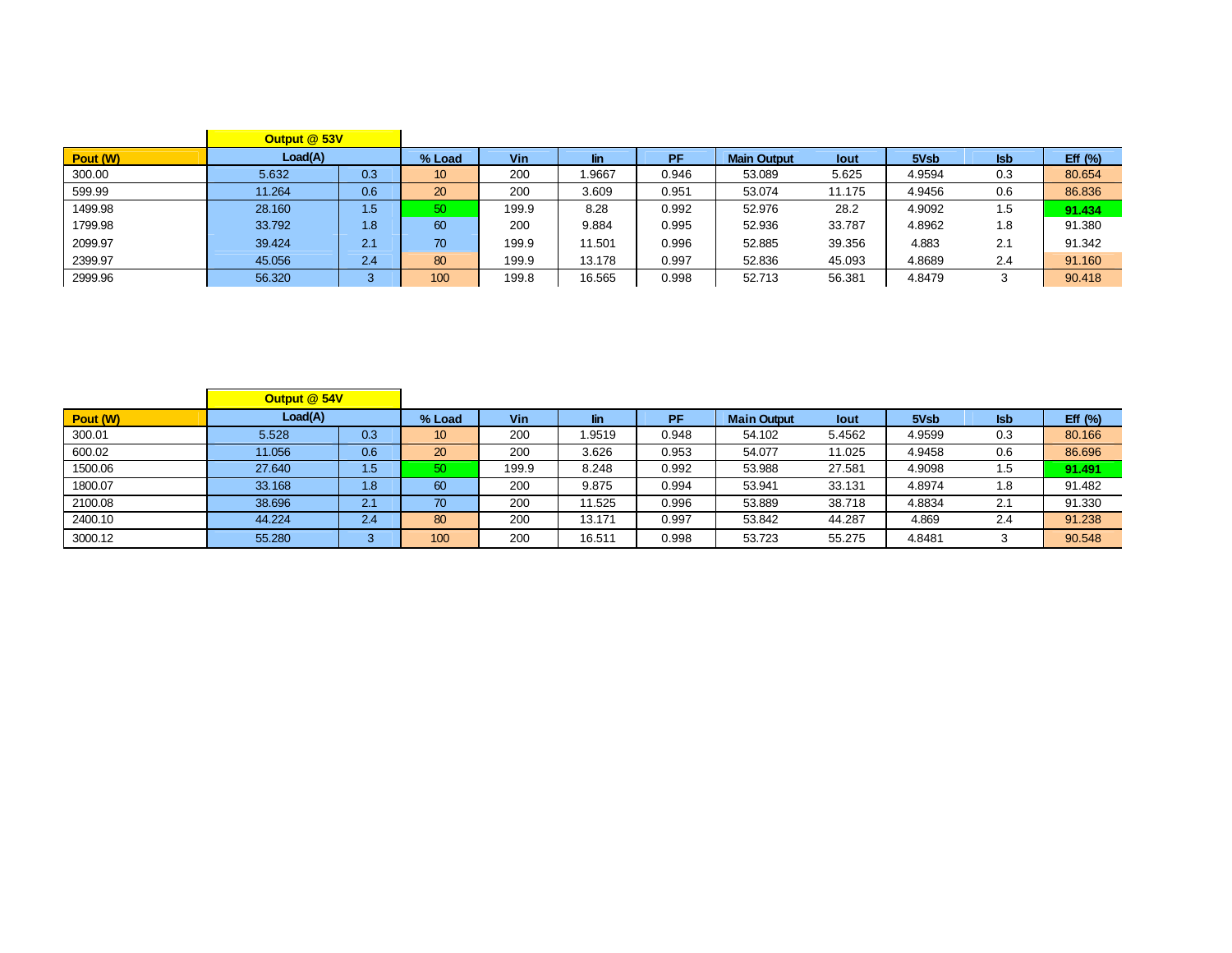|          | Output @ 55V |     |        |       |            |       |                    |        |        |            |             |
|----------|--------------|-----|--------|-------|------------|-------|--------------------|--------|--------|------------|-------------|
| Pout (W) | Load(A)      |     | % Load | Vin   | <b>lin</b> | PF    | <b>Main Output</b> | lout   | 5Vsb   | <b>Isb</b> | Eff $(\% )$ |
| 299.99   | 5.427        | 0.3 | 10     | 200   | l.9854     | 0.948 | 55.107             | 5.4562 | 4.9599 | 0.3        | 80.270      |
| 599.97   | 10.854       | 0.6 | 20     | 200   | 3.636      | 0.952 | 55.075             | 10.893 | 4.9459 | 0.6        | 87.087      |
| 1499.93  | 27.135       | 1.5 | 50     | 200   | 8.25       | 0.992 | 54.983             | 27.093 | 4.9099 | 1.5        | 91.460      |
| 1799.91  | 32.562       | 1.8 | 60     | 200   | 9.719      | 0.994 | 54.938             | 32.043 | 4.8971 | 1.8        | 91.567      |
| 2099.90  | 37.989       | 2.1 | 70     | 200   | 11.488     | 0.996 | 54.897             | 37.95  | 4.8834 | 2.1        | 91.487      |
| 2399.88  | 43.416       | 2.4 | 80     | 200   | 13.163     | 0.997 | 54.85              | 43.5   | 4.8691 | 2.4        | 91.350      |
| 2999.85  | 54,270       |     | 100    | 199.9 | 16.486     | 0.998 | 54.735             | 54.318 | 4.8485 |            | 90.838      |

|          | Output @ 56V |     |        |       |            |       |                    |        |        |            |            |
|----------|--------------|-----|--------|-------|------------|-------|--------------------|--------|--------|------------|------------|
| Pout (W) | Load(A)      |     | % Load | Vin   | <b>lin</b> | PF    | <b>Main Output</b> | lout   | 5Vsb   | <b>Isb</b> | Eff $(\%)$ |
| 299.98   | 5.330        | 0.3 | 10     | 200   | 1.9512     | 0.951 | 56.09              | 5.3062 | 4.9599 | 0.3        | 80.598     |
| 599.96   | 10.660       | 0.6 | 20     | 200   | 3.632      | 0.956 | 56.066             | 10.706 | 4.9459 | 0.6        | 86.863     |
| 1499.90  | 26.650       | 1.5 | 50     | 200   | 8.238      | 0.993 | 55.972             | 26.606 | 4.9098 | 1.5        | 91.473     |
| 1799.88  | 31.980       | 1.8 | 60     | 200   | 9.878      | 0.995 | 55.937             | 32.025 | 4.8975 | 1.8        | 91.579     |
| 2099.86  | 37.310       | 2.1 | 70     | 199.9 | 11.485     | 0.996 | 55.891             | 37.275 | 4.884  | 2.1        | 91.557     |
| 2399.84  | 42.640       | 2.4 | 80     | 200   | 13.147     | 0.997 | 55.842             | 42.693 | 4.8696 | 2.4        | 91.388     |
| 2999.80  | 53.300       | 3   | 100    | 200   | 16.458     | 0.998 | 55.728             | 53.343 | 4.8493 | 3          | 90.936     |